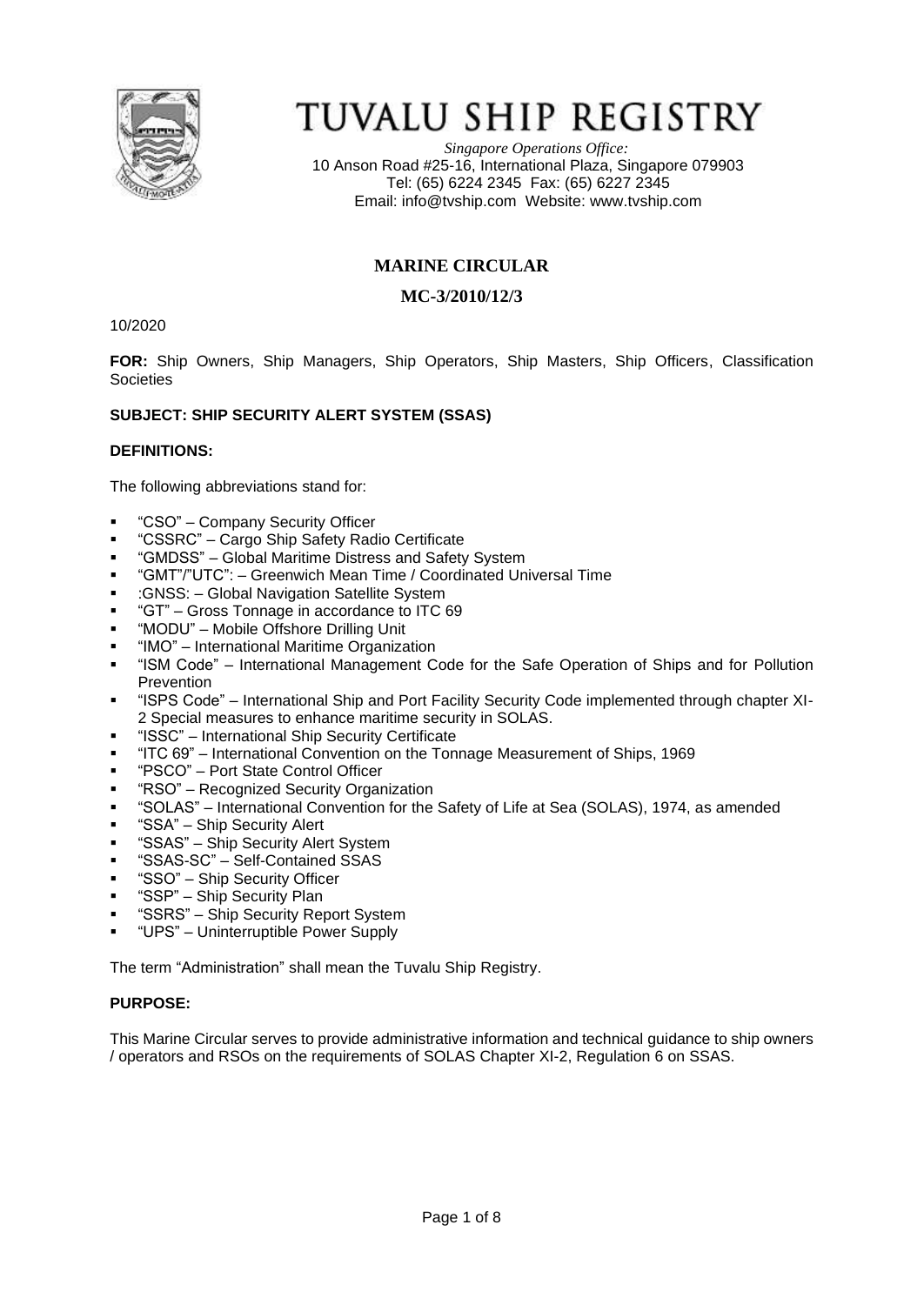#### **REFERENCES:**

- (a) SOLAS Chapter XI-2, Regulation 6
- (b) IMO Resolution MSC.136(76), as amended by MSC.147(77), adopted on 11 December 2002, Performance standards for a ship security alert system
- (c) IMO MSC/Circ.1072, dated 26 June 2003, Guidance on provision of ship security alert systems
- (d) IMO MSC/Circ.1155, dated 23 May 2005, Guidance on the message priority and the testing of ship security alert
- (e) IMO MSC/Circ.1190, dated 30 May 2006, Guidance on the provision of Information for identifying ships when transmitting Ship Security Alerts
- (f) Tuvalu Marine Circular MC-8/2011/1, Contact details for recipients of maritime security related communications
- (g) Tuvalu Marine Circular MC-4/2010/12/2, Updates to Issues relating to piracy and armed robbery against ships in waters off the Coast of Somalia and other High Risk Areas (revokes 35/2010)

#### **APPLICATION:**

SSAS applies to the following types of vessels on international voyages:

- (a) Passenger ships, including high-speed passenger craft;
- (b) Cargo ships, including high-speed craft, of 500 gross tons and upwards; and
- (c) Mechanically propelled MODUs as defined in SOLAS Chapter IX, Regulation 1.

#### **CONTENTS:**

#### **1. Implementation**

SOLAS Chapter XI-2, Regulation 6, requires all ships to be provided with a SSAS, which will transmit a SSA to a designated competent authority when activated in an emergency situation.

- 1.1. All vessels shall be provided with an SSAS as follows:
	- 1.1.1. Ships constructed on or after 1 July 2004;
	- 1.1.2. Passenger ships, including high-speed passenger craft, constructed before 1 July 2004 - not later than the first survey of the radio installation after 1 July 2004;
	- 1.1.3. Oil tankers, chemical tankers, gas carriers, bulk carriers and cargo high speed craft, of 500 GT and upwards constructed before 1 July 2004 - not later than the first survey of radio installation after 1 July 2004; and
	- 1.1.4. Other cargo ships of 500 GT and upwards and MODUs constructed before 1 July 2004 - not later than the first survey of radio installation after 1 July 2006.
- 1.2. Regarding compliance with the additional functional requirements of MSC/Circ.1190, vessels shall be provided with a compliant or upgraded SSAS and tested as follows:
	- 1.2.1. Ships constructed on or after 1 July 2006 before the ship enters service; and
	- 1.2.2. Ships constructed before 1 July 2006 not later than the first survey of the radio installation on or after 1 July 2006.
	- 1.2.3. All SSAs generated by a SSAS shall be sent to the "Security Department" of this Administration and the CSO.
- 1.3. The CSSRC is not affected as the SSAS is not considered a radio equipment and is therefore not covered by the Safety Radio Survey. Any deficiency in the SSAS is however considered a failure in compliance with the ISPS Code and potentially the ISM Code.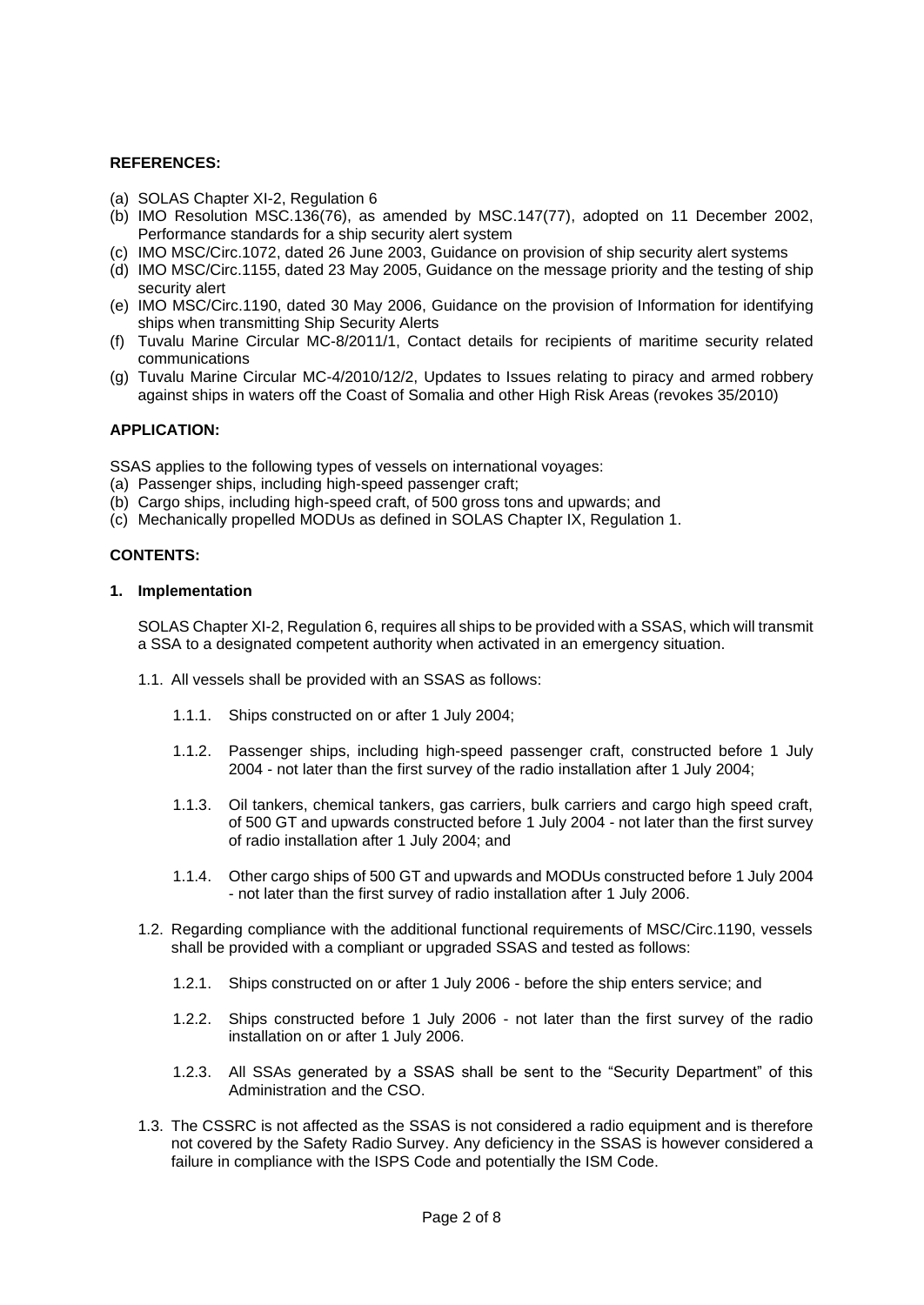# **2. Competent Authority**

- 2.1. A competent authority is an organization that receives an alert from a vessel and forwards it to the Administration and the CSO. A competent authority must demonstrate the capability to receive an SSA at any time from a vessel and to immediately forward it.
- 2.2. Some providers of asset tracking services, such as Globe Wireless, PurpleFinder, Transas, Iridium, etc., incorporating SSAS capabilities, are suitable to take on the role of the competent authority.
- 2.3. Companies or organizations desiring to provide SSAS services for Tuvalu flagged vessels should provide the Administration with a detailed description of the equipment to be installed or modified and a coordinated communications plan for acting as the competent authority. The details of the system encompassing the equipment, coverage area, and communications plan, should also be submitted to the RSO for review.
- 2.4. Companies desiring to send SSAs directly to the Administration and the CSO or organizations desiring to act as competent authorities for the forwarding of SSAs to the Administration and the CSO should confirm the technical arrangements for delivering SSAs to the Administration at the contact details in Tuvalu Marine Circular MC-8/2011/1.

#### **3. SSP**

- 3.1. Ship Owners / Operators of SOLAS vessels are to request their RSO to review their vessel's SSAS equipment and procedures in conjunction with the review of the vessel's SSP.
- 3.2. If the vessel already has an approved SSP, it must be amended to address the SSAS, and affected parts must be available on board for review and approval during the compliance audit following initial installation. This should include documentation of any equipment that may be installed to comply with the SSAS.
- 3.3. The location of the second activation point may be specified in the SSP and remain confidential. However, in order to avoid the possibility of compromising the objective of the SSAS, this Administration recommends that this information be kept elsewhere on board in a document known only to the Master, SSO and other senior ship's personnel as may be decided by the CSO.
- 3.4. The ISSC shall confirm, among other things, compliance with the installation of an effective SSAS by the applicable Safety Radio Survey implementation date irrespective of when the vessel may be due for ISPS Code intermediate or renewal audit.

#### **4. System Requirements**

- 4.1. Performance standards for SSASs can be found in IMO Resolution MSC.136(76) as amended by MSC.147(77), while MSC/Circ.1072 and MSC/Circ.1155 give further guidance on the design and functional requirements of SSASs.
- 4.2. The SSAS may be a component of the vessel's existing radio installations so long as it does not interfere with the normal function of that equipment. If the SSAS uses any new or modifies existing radio transmission equipment, then it should be certified by the manufacturer to comply with the relevant sections of IEC 60945 that are identified as being required for all equipment categories.
- 4.3. A suitable alternate source of power, or dedicated battery backup, should be provided if the SSAS uses the ship's main source of electrical power, for e.g. systems with an UPS or similar device that is powered from the ship's main power can be considered an alternate source of power.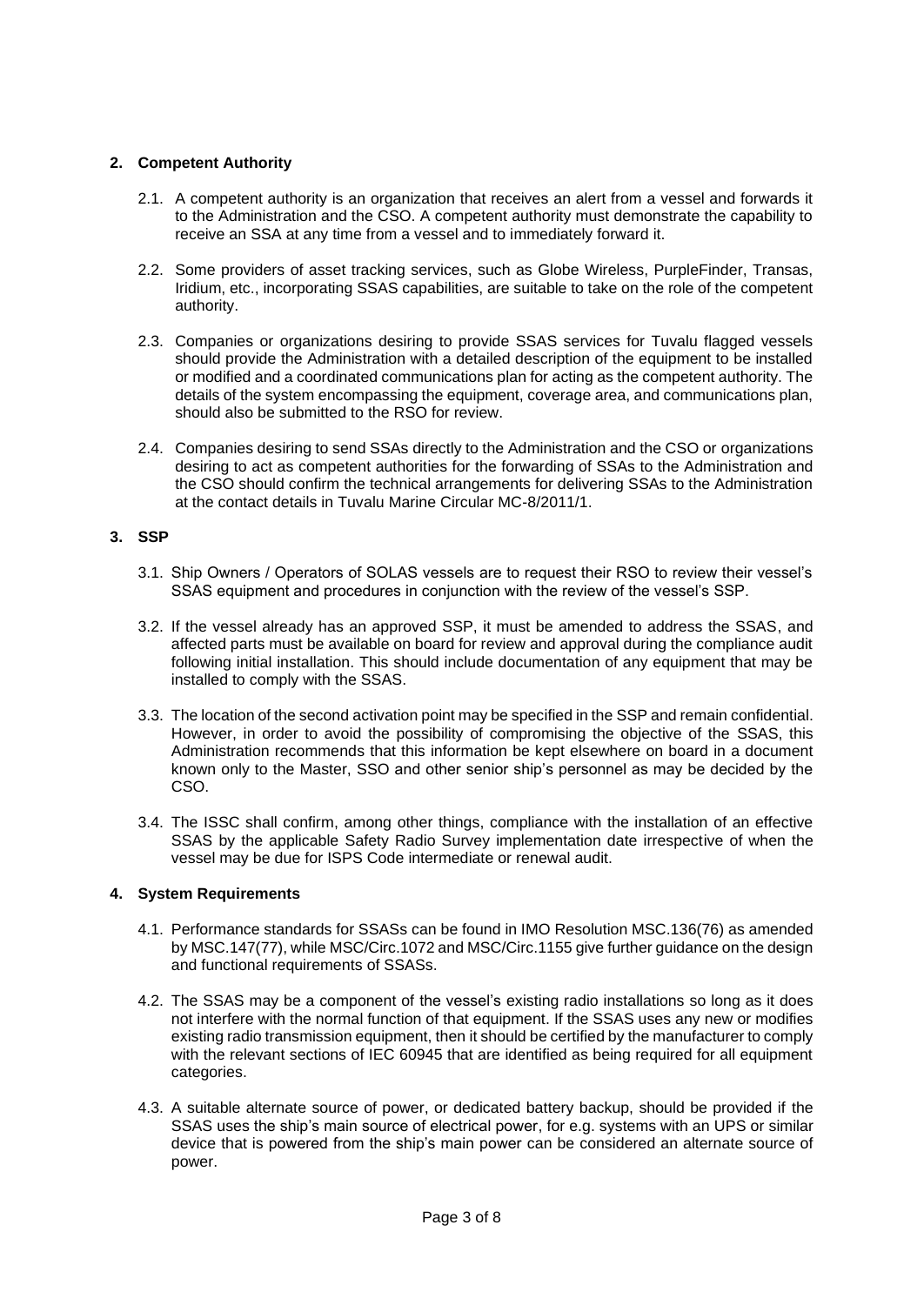# **5. Application**

- 5.1. The transmission of a SSA should not be included with any other routine reporting that the ship may conduct. The message transmission should be generated automatically with no input from the operator other than the activation of the system. Cellular telephones may not be sufficiently automated to satisfy this requirement. To comply with MSC/Circ.1190, the SSA received by a competent authority should include:
	- 5.1.1. Name of ship;
	- 5.1.2. IMO Ship Identification Number;
	- 5.1.3. Call Sign;
	- 5.1.4. Maritime Mobile Service Identity;
	- 5.1.5. GNSS position (latitude and longitude) of the ship
	- 5.1.6. Date and time of the GNSS position
	- 5.1.7. Course and Speed;
	- 5.1.8. Email Address and Inmarsat number of the vessel for Administration to respond to;
	- 5.1.9. Name of CSO, Email Address and 24/7 mobile phone number for Administration to respond to;
	- 5.1.10. Name of alternate CSO, Email Address and 24/7 mobile phone number for Administration to respond to; and
	- 5.1.11. Message stating that the SSAS has been activated and indicating the ship is under threat or it has been compromised.

Please refer to sample SSA in the annex for programming of the SSAS.

- 5.2. If vessel engages asset tracking services for SSAS, then an active hyperlink to the monitoring agency is to be provided in the message. The hyperlink should operate either automatically or be accessible to the Administration by use of a unique userID and password assigned to the Administration. This information will expedite the Administration's ability to contact the nearest Coastal State Designated Authority and the CSO when a security alert message is received.
- 5.3. The security alert transmission must be capable of reaching the Administration and the CSO from any point along the vessel's intended route. This alert should not be transmitted as a general distress call but should be directed solely to the Administration and the CSO. As mentioned earlier, this may be accomplished through a competent authority.
- 5.4. Line-of-sight transmissions such as encrypted radio transmissions will be closely evaluated, and may be accepted depending on the route of the vessel.

#### **6. Initial Installation and Type Approval**

- 6.1. Ship Owners / Operators are to notify the RSO prior to installing a SSAS.
- 6.2. There are generally two (2) types of SSASs commonly known as "Normal SSAS" or "SSAS-SC. Ship Owners / Operators should be aware of which type of SSAS is fitted to their ships so that the appropriate software and interfaces are provided to assure that the competent authority receives all the required information listed in sub-section 5.1 above.
- 6.3. "Normal SSAS":
	- 6.3.1. This is a system which requires interface with, and/or depends on input from, radio and/or navigational equipment required by SOLAS IV and V to meet the performance standards required by SOLAS Regulation XI-2/6. The SSAS is a requirement of SOLAS Chapter XI-2 and is not subject to Safety Radio Certification.
	- 6.3.2. In all cases, the RO responsible for the issue of the CSSRC shall be responsible for the initial installation inspection and testing of the SSAS by an approved radio technician. A copy of the radio technician's report, demonstrating compliance with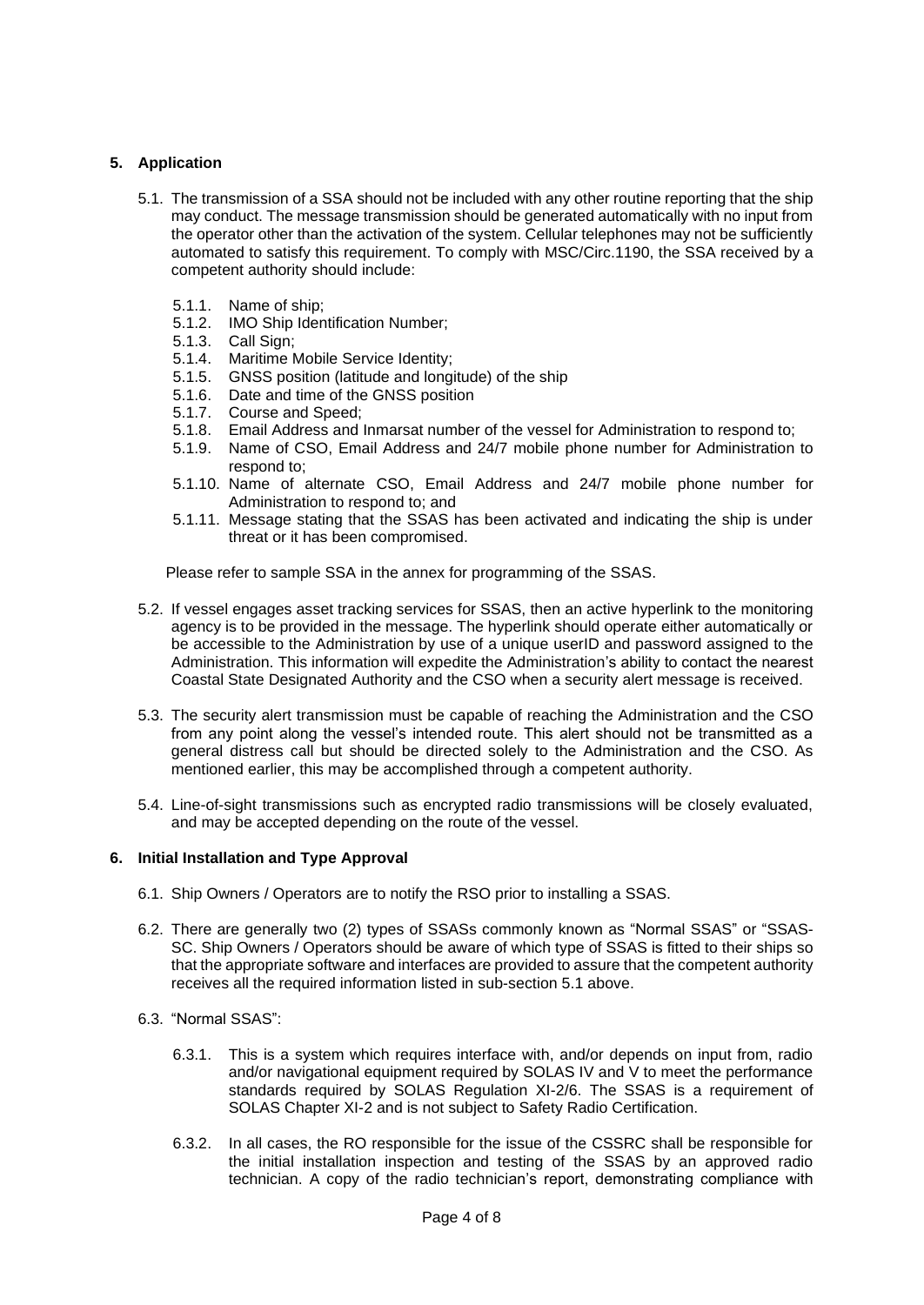SOLAS XI-2/6 Paragraphs 2-4 inclusive and MSC/Circ.1190, shall be left on board for use by the RSO at the next scheduled audit. A comment such as "The SSAS as fitted meets the requirements of SOLAS Regulation XI-2/6, paragraphs 2-4 inclusive and MSC/Circ.1190." shall be entered into the Record of Approved GMDSS Radio Installation. It should be noted that the record of equipment for Form "R" of the CSSRC shall not include details of the SSAS. The SSAS installation shall be subject to annual inspection by an approved radio technician.

- 6.4. All SSASs shall be reviewed and approved by the RSO during the vessel's SSP review. A list of RSOs with links to their website can be found at [https://tvship.com/ro.](https://tvship.com/ro)
- 6.5. "SSAS-SC":

This is a system which does not require any interface with, and/or depends on input from, radio and/or navigational equipment required by SOLAS IV and V to meet the performance standards required by SOLAS XI-2/6. However, software revisions may be necessary on existing installations to bring the system in compliance with the added information required by MSC/Circ.1190. This equipment is installed and initiated by the ship and no initial installation survey is required.

#### **7. Shipboard Verification**

- 7.1. At the next ISPS shipboard audit following the initial installation of a SSAS, the RSO auditor shall review and approve the related provisions in the SSP, witness a complete SSA test and verify the implementation of the operational requirements of the SSAS in accordance with the requirements of ISPS Code A/9.4.17 to A/9.4.18 and sight the Record of Approved GMDSS Radio Installation, the Statement of Compliance or equivalent (for the case of "Normal SSAS").
- 7.2. At each subsequent ISPS shipboard audit, the RSO auditor shall examine the records of activities on the SSAS specified in ISPS Code A/10.1.10, witness a complete SSA test, verify the operational requirements of the SSAS, and sight the Record of Approved GMDSS Radio Installation, the Statement of Compliance or equivalent (for the case of "Normal SSAS").
- 7.3. A "complete" SSA test shall require the sending of a test message to the CSO and the Administration.

# **8. SSAS Test**

- 8.1. Following the initial installation of the SSAS, the Company has the responsibility:
	- 8.1.1. to ensure that the system is tested and maintained to satisfy operational requirements according to the approved SSP; and
	- 8.1.2. to keep on board the system records specified in ISPS Code A/10.1.10.
- 8.2. The system shall be capable of being tested to verify proper operation. The testing should include the entire alert system, from activation to CSO receipt of the alert.
- 8.3. The unit should also be capable of being tested in the presence of a PSCO upon request, but ONLY from the required navigation bridge location and with appropriate prior notification of the CSO and the Administration.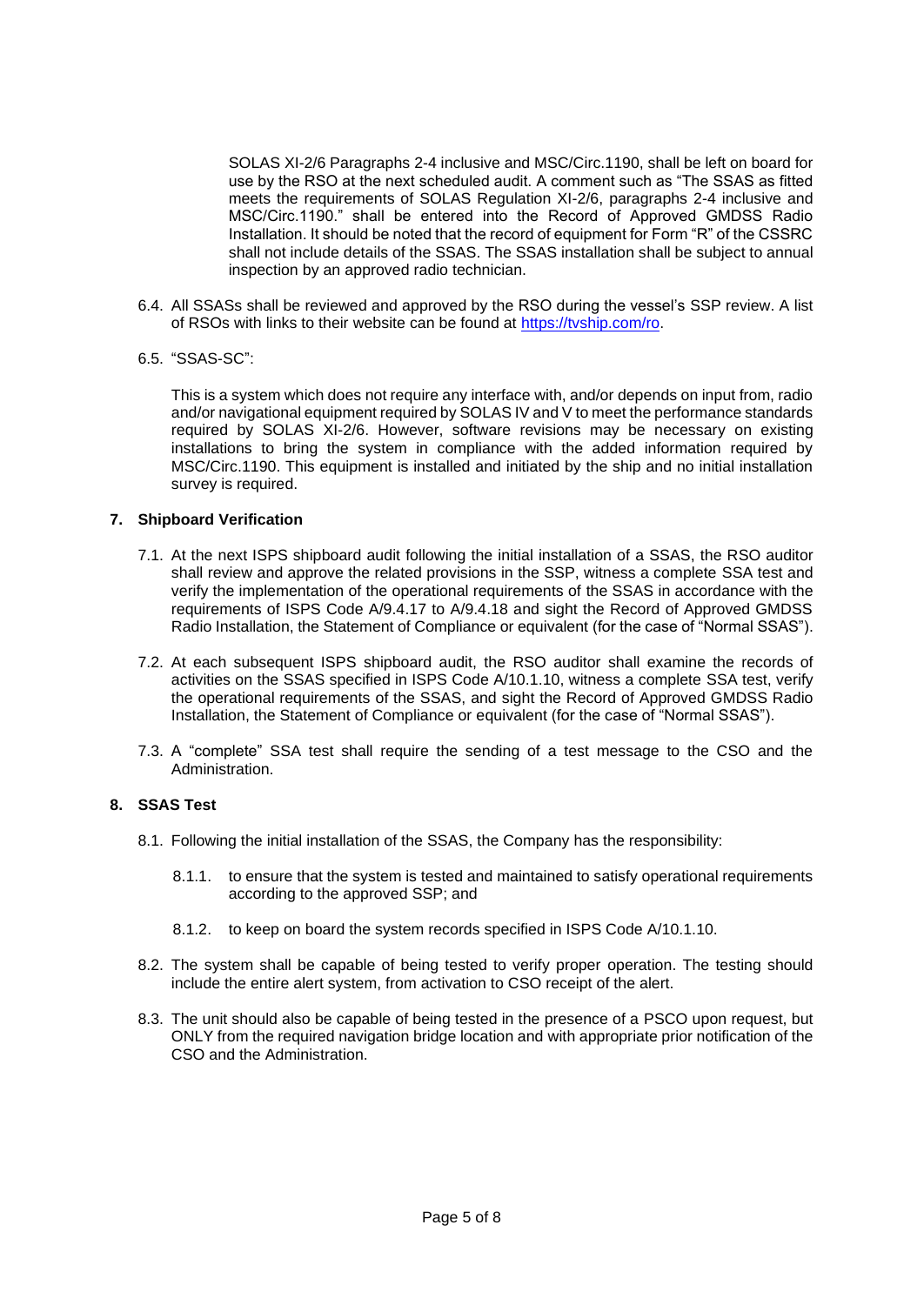- 8.4. The procedures for this testing, including the appropriate Administration's maritime security contact details (refer to Tuvalu Marine Circular MC-8/2011/1), should be outlined in the vessel's SSP or in a separate document available only to the Master, SSO or other entrusted senior ship's personnel.
- 8.5. The Administration should be notified **24 hours in advance** of any test that will result in a SSA message being sent to the Administration. The date and time of SSA test shall be reported in GMT/UTC. The SSA test should be conducted during our office operations hours.

Our office operation hours: Time Zone: Singapore, GMT +08:00 hrs Monday to Friday: 0900 hrs to 1800 hrs (Lunch Hours: 1300 hrs to 1400 hrs) Saturday: 0900 hrs to 1300 hrs Sunday and Public Holiday: Closed

- 8.6. CSOs are reminded that the Administration should only be receiving test alerts on the following occasions:
	- 8.6.1. Installation of the SSAS;
	- 8.6.2. Intermediate Audit/Survey for ISSC Certification; and
	- 8.6.3. Renewal Audit/Survey for ISSC Certification.
- 8.7. The test message should clearly indicate "THIS IS A SSA TEST" on the subject title and/or on the message body.
- 8.8. The SSA test shall be properly logged in the ship's Official Log Book.

#### **9. SSAS Activation**

- 9.1. The activation of a SSA should only require a single action, excluding the opening of protective covers. There must be at least two (2) activation points. One (1) must be located on the navigation bridge and at least one (1) other in an area where it would normally be immediately accessible, e.g., engine room control, master's stateroom, crew lounge, etc. The activation points must not be capable of deactivating the alarm once initiated and must be protected against inadvertent operation. The activation points shall not be protected by seals, lids or covers that must be broken to activate the alarm since a broken seal would indicate that the alarm has been tripped. Spring loaded covers or similar devices that provide no indication of the status of the alarm is acceptable.
- 9.2. Once activated, the system should continue to transmit the security alert at a frequency of not less than once every 30 minutes until the status of the alert is confirmed by the CSO and authorization is given by the CSO for the alarm to be reset or deactivated. There should be a confidential procedure to properly verify the status of the alert and any resetting or deactivation of the system. The vessel should initiate the deactivation of the system, unless it can be done remotely by the CSO.
- 9.3. When the Administration receives a SSA of which the status cannot be readily confirmed with the CSO, the Administration will immediately notify the Coastal State(s) in the vicinity of which the ship is presently operating. It is therefore imperative that the CSO verify immediately the status of each SSA with the Administration in order to avoid false alarms.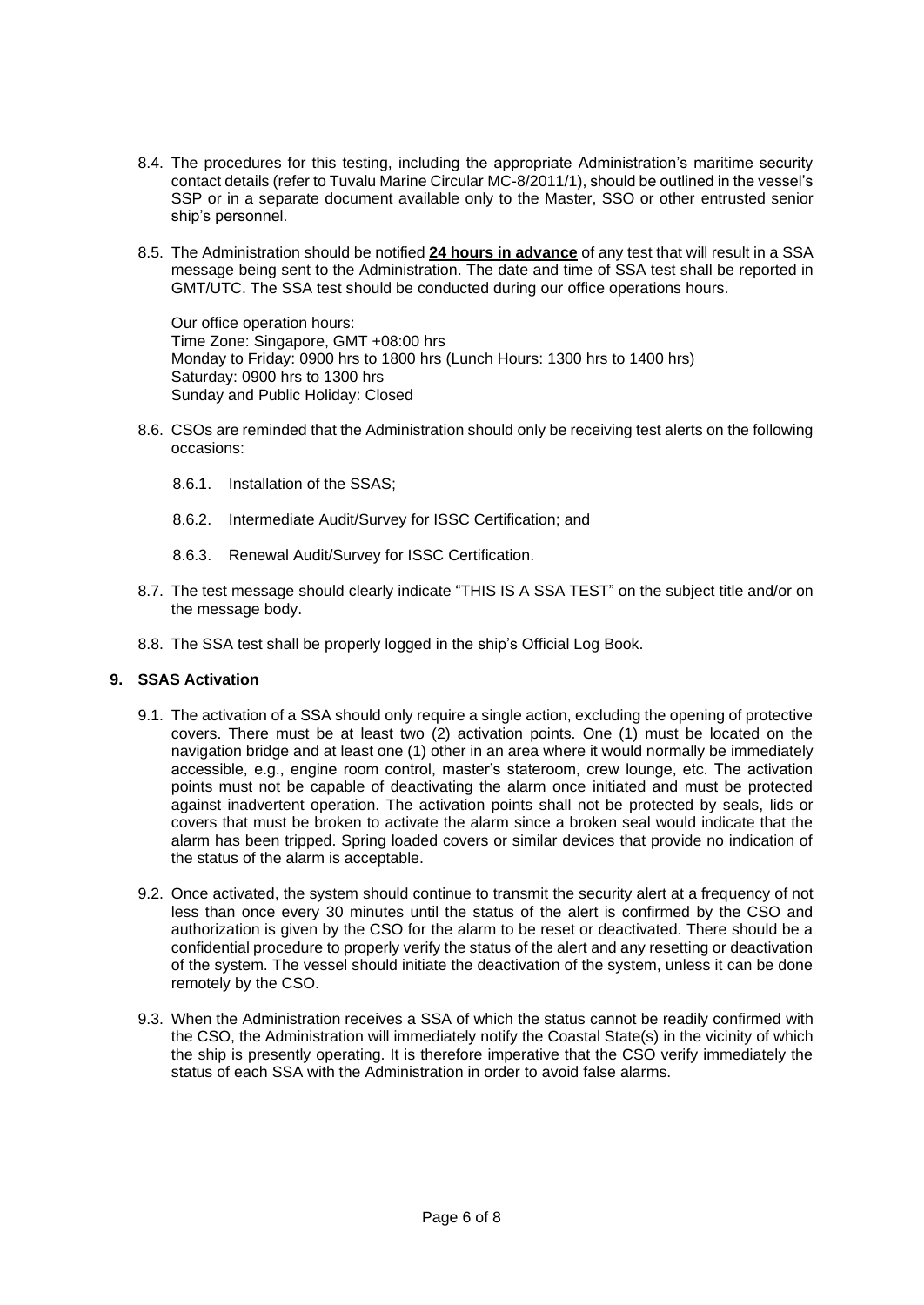# **10. Ship Security Report System (SSRS)**

Ship Owners / Operators are authorized and strongly recommended to subscribe to the SSRS because it provides a real-time link between ship operations and naval operations thereby enhancing the counter-piracy effectiveness of the existing SSAS. Refer to MC-4/2010/12/2 for details.

Yours sincerely,

Deputy Registrar Tuvalu Ship Registry